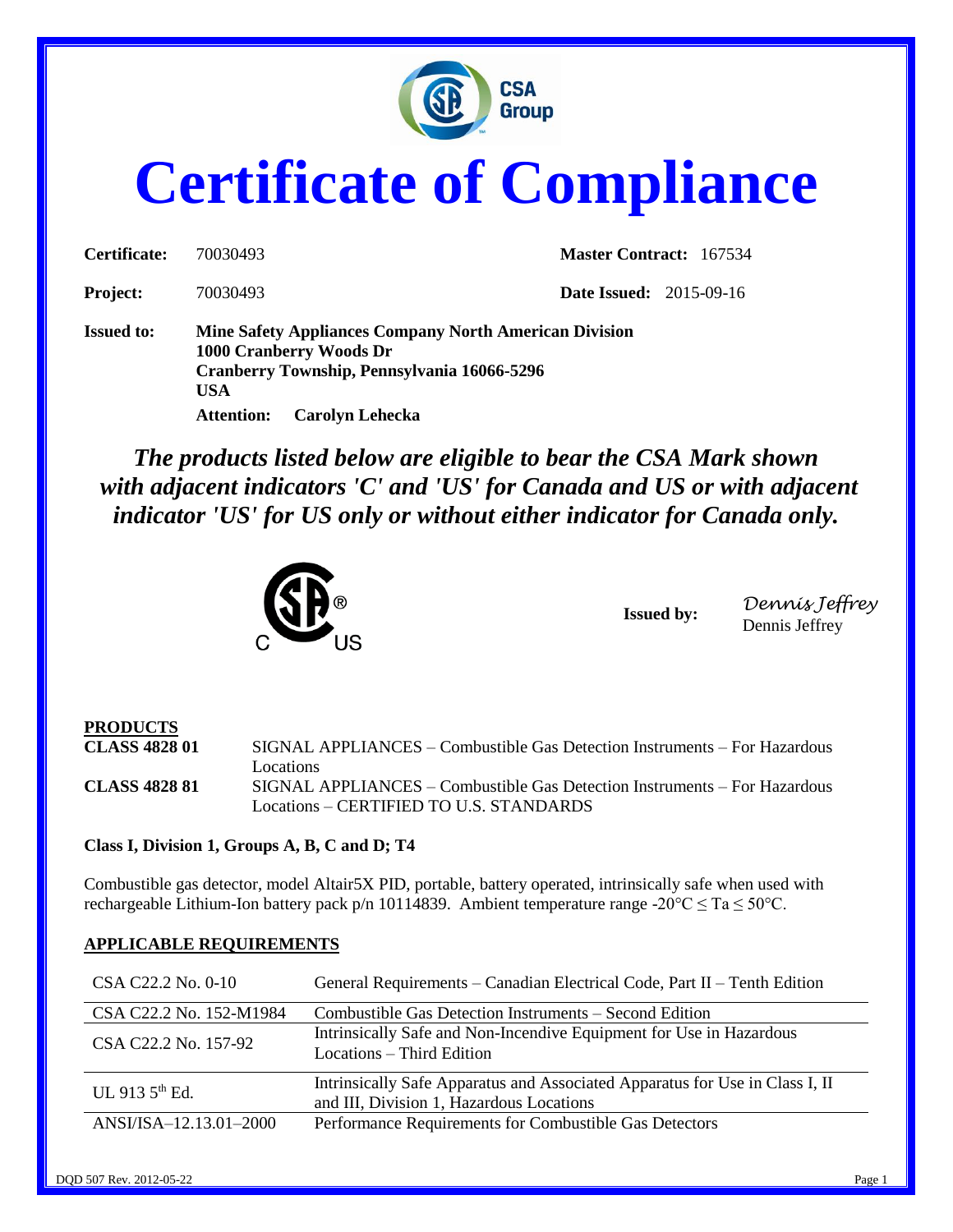

**Certificate:** 70030493 **Project:** 70030493

#### **MARKINGS**

The manufacturer is required to apply the following markings:

- Products shall be marked with the markings specified by the particular product standard.
- Products certified for Canada shall have all Caution and Warning markings in both English and French.

Additional bilingual markings not covered by the product standard(s) may be required by the Authorities Having Jurisdiction. It is the responsibility of the manufacturer to provide and apply these additional markings, where applicable, in accordance with the requirements of those authorities.

The products listed are eligible to bear the CSA Mark shown with adjacent indicators 'C' and 'US' for Canada and US (indicating that products have been manufactured to the requirements of both Canadian and U.S. Standards) or with adjacent indicator 'US' for US only or without either indicator for Canada only.

The following markings appear on the certified devices. Main marking nameplate is CSA Accepted adhesive nameplate material by Zebra Technologies 3 mil thick imprintable gloss white polyester Z – Ultimate 3000T with pressure sensitive 3000 adhesive using 5100 ribbon on a Zebra printer.

- Manufacturer's name: "MSA", or CSA Master Contract Number "167534", adjacent to the CSA Mark in lieu of manufacturer's name.
- Model number: As specified in the PRODUCTS section, above.
- Ambient temperature rating: As specified in the PRODUCTS section, above.
- Manufacturing date in MMYY format, or serial number, traceable to year and month of manufacture.
- The CSA Mark with or without "C" and "US" indicators, as shown on the Certificate of Conformity.
- Hazardous Location designation: As specified in the PRODUCTS section, above (may be abbreviated).
- Temperature code: As specified in the PRODUCTS section, above.
- The following words:
	- o "Exia".
		- o "INTRINSICALLY SAFE" and "SÉCURITÉ INTRINSÈQUE";
		- o "C22.2 No. 152" and "ISA 12.13.01"
		- o "WARNING: SUBSTITUTION OF COMPONENTS MAY IMPAIR INTRINSIC SAFETY" and "AVERTISSEMENT: LA SUBSTITUTION DE COMPOSANTS PEUT COMPROMETTRE LA SÉCURITÉ INTRINSÈQUE"
		- o "CAUTION: READ AND UNDERSTAND MANUAL BEFORE OPERATION" and "ATTENTION: LIRE ET COMPRENDRE MANUEL AVANT FONCTIONNEMENT"
		- o "WARNING: USE ONLY BATTERY PACK P/N 10114839" and "ATTENTION: UTILISEZ UNIQUEMENT BATTERIE P/N 10114839"
		- o "WARNING: BATTERIES MUST ONLY BE CHANGED OR CHARGED IN AN AREA KNOWN TO BE NONHAZARDOUS." and "AVERTISSEMENT: NE CHANGER OU CHARGER LES BATTERIES QUE DANS DES EMPLACEMENTS DESIGNES NON DANGEREUX."